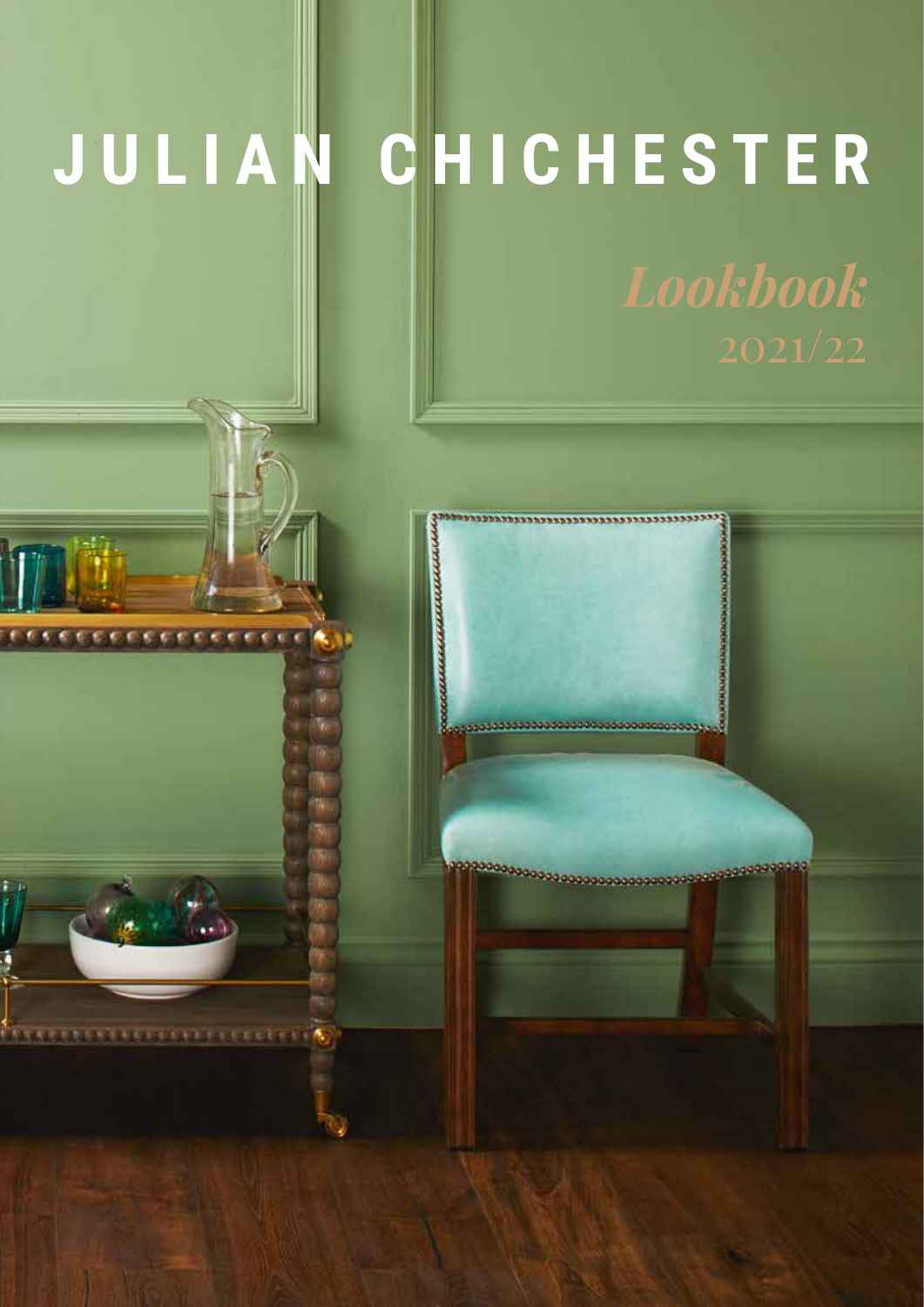

**M** 

e.

This fabulous bookcase has 3 long Dark Smoked Oak shelves which sit on a pair of triangular Black Leather wrapped stands with Aged Brass detail.

LONDON ||

**THE FEBRUARY** 

 $\cdot$ eg

**DI** 

叫

W**1800** D**466** H**2000** Black Leather 5431.BGL.000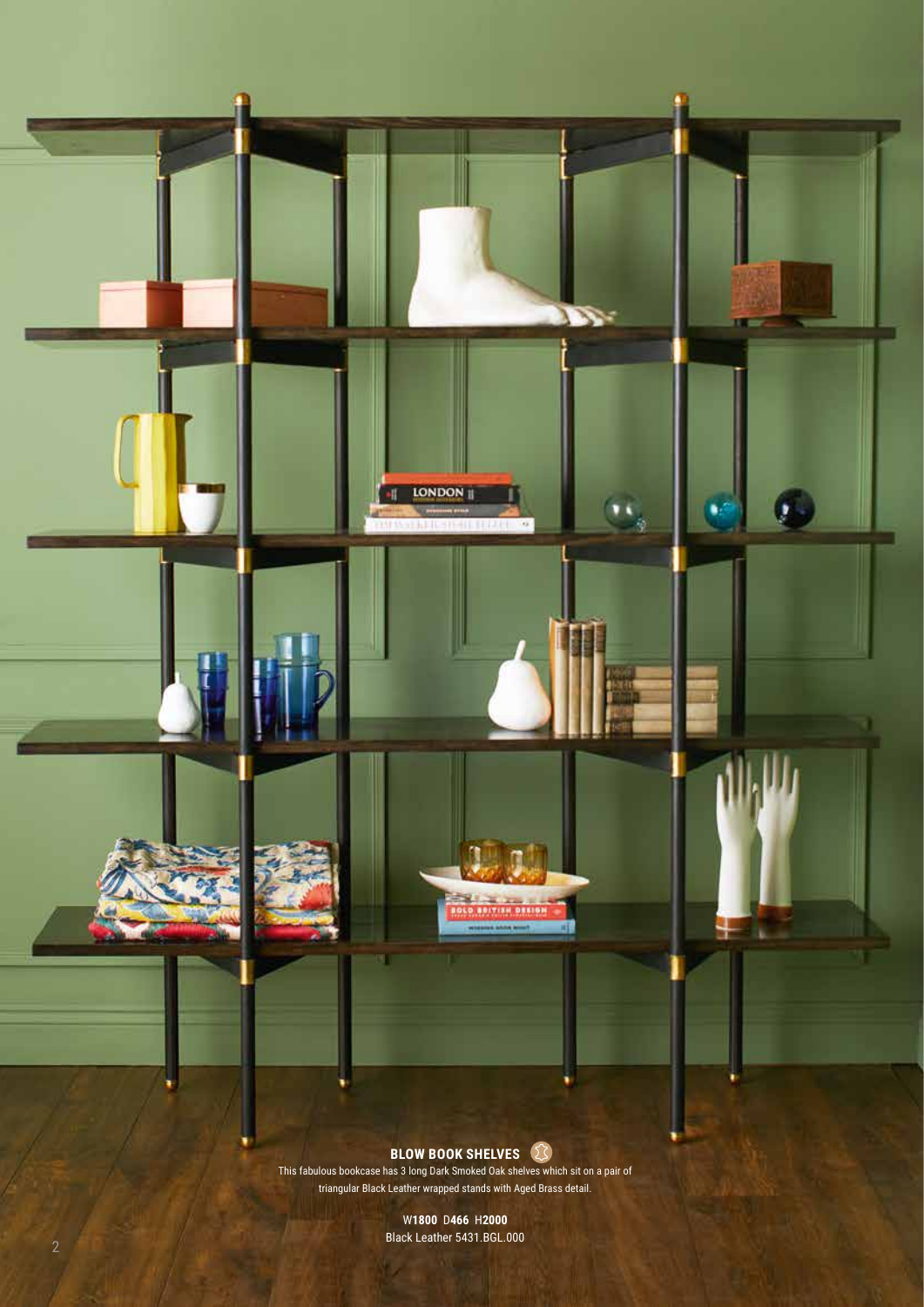## Autumn Leaves Spring **JULIAN CHICHESTER**

It's been a long time coming, but everyone is getting back into business and we too are making the most of the spring buzz.

There's new options in existing collections, including the Klee Chest and Bedside, new Bookcases in the Blow and Bobbin designs, and our lovely Roxy is now as a floor lamp.

We've also collaborated with the renowned designer Kathryn Ireland to create some very exciting new season signature pieces...

Welcome back to our world of inspiration!



COVER IMAGE: Klint Dining Chairs / Bobbin Drinks Trolley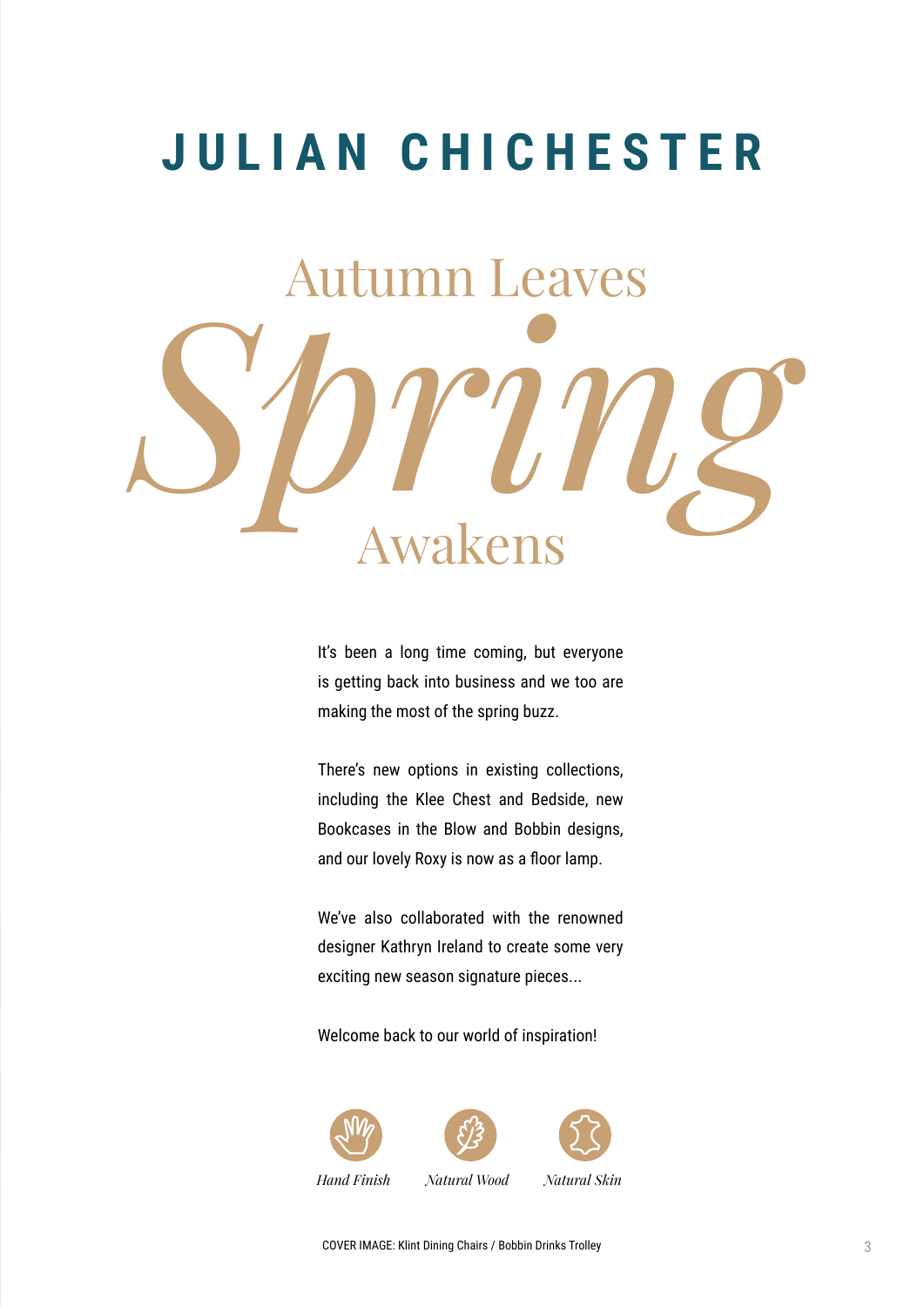

**PERCY TALL CABINET** 

Impressive, yet unassuming, this Dark Smoked Oak tall cabinet shows a hint of inset Brass between its four concave doors and sits on a Brass plinth. The mirrored interior boasts 4 adjustable shelves.

> W**1200** D**480** H**2200** Dark Smoked Oak / Brass 5440.SOK.000

### *Greatest* Showpieces

We've some statement-making finishes with our new designs, such as our dark close-grained African Walnut, finished with a high quality Tung oil, to the rare Red Travertine with its irregular red and white veining.

*Born in England and raised in London and Scotland, Kathryn Ireland arrived in Los Angeles in 1986. Prior to launching her interior design business in the early 1990s, Kathryn was an actress, clothing designer, and filmmaker. Today she is one of the most influential interior and textile designers in the world.*



Reimagined by Kathryn Ireland, this 1960's sleek, wrap-around desk has a distinctive retro feel. Made in oiled African Walnut with a beautiful Black Vellum writing insert. The drawer fronts are clad in stylish Brass Faux Shagreen and have Aged Brass handles.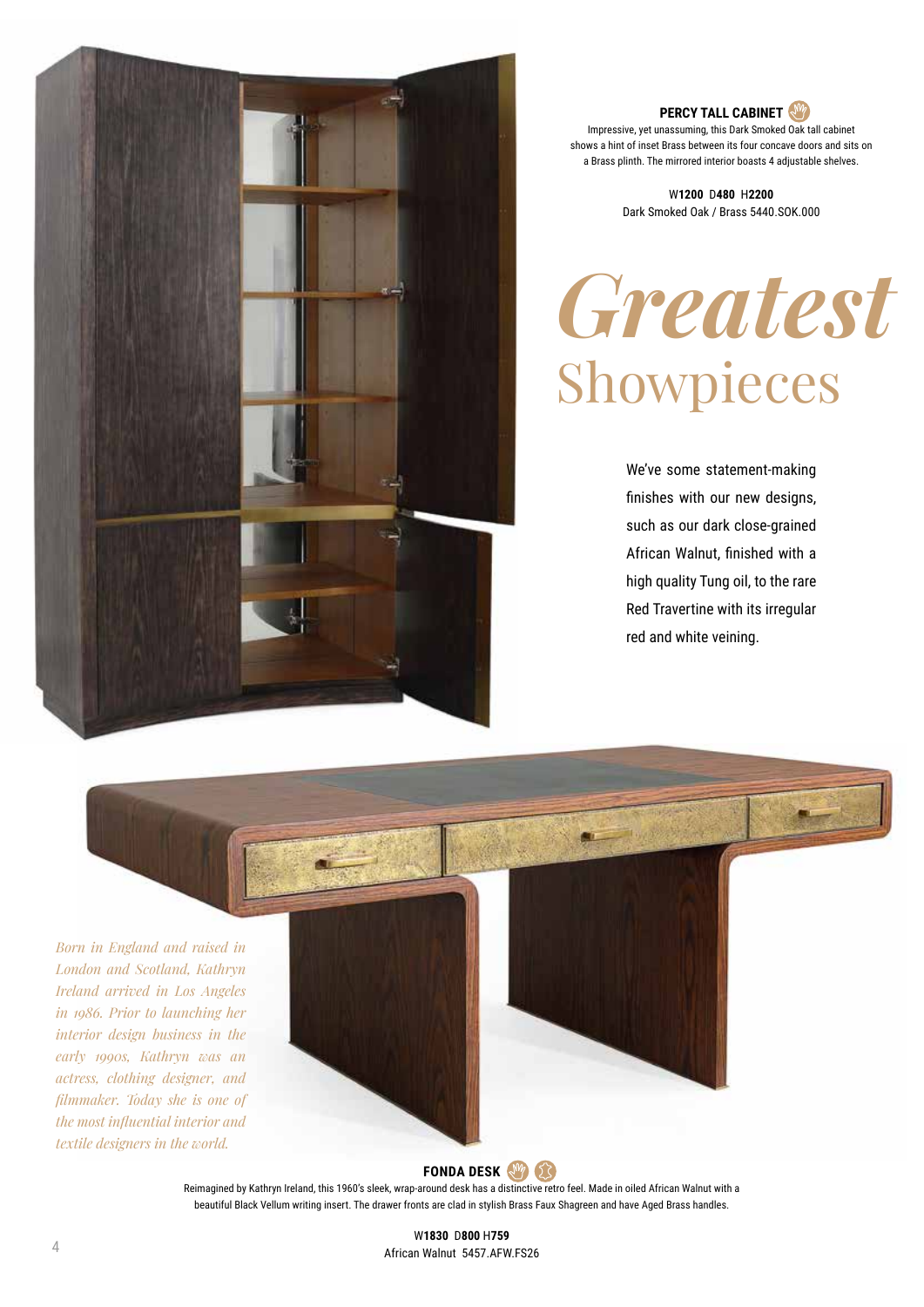Working from home is the new office, and we've got gorgeous desks for the dinkiest of rooms that'll work as hard as you do.



turned Brass feet.

W**1000** D**550** H**759** Black Vellum / Blackened Brass 5237.PKV.000

> Get the Klee in the door - these beautiful Vellum fronted pieces unlock a new level of style and sophistication in your life.

### **CLOUD DESK SMALL**  $\mathbb{S}$

This single drawer version has the same fabulous retro feel variegated Black Vellum and angled Adnet inspired Leather wrapped legs with Brass ring detail as the larger option. Both the top and single right hand side drawer front have a contrasting Rosewood surround.

> W**1200** D**550** H**750** Black Vellum 5236.CVB.000



### **KLEE CHEST OF DRAWERS & BEDSIDE**

Based on our original Klee Cabinet, this 3 drawer chest, or 2 drawer bedside, sits on a small angled base and is finished in Teal or Brown Vellum with either Smoked or Ebonised Oak.

CHEST OF DRAWERS W**1100** D**500** H**806** Brown Vellum / Ebonised Oak 5430.PBV.MGD Teal Vellum / Smoked Oak 5430.TMV.SOK

BEDSIDE W**500** D**450** H**660** Brown Vellum / Ebonised Oak 5429.PBV.MGD Teal Vellum / Smoked Oak 5429.TMV.SOK

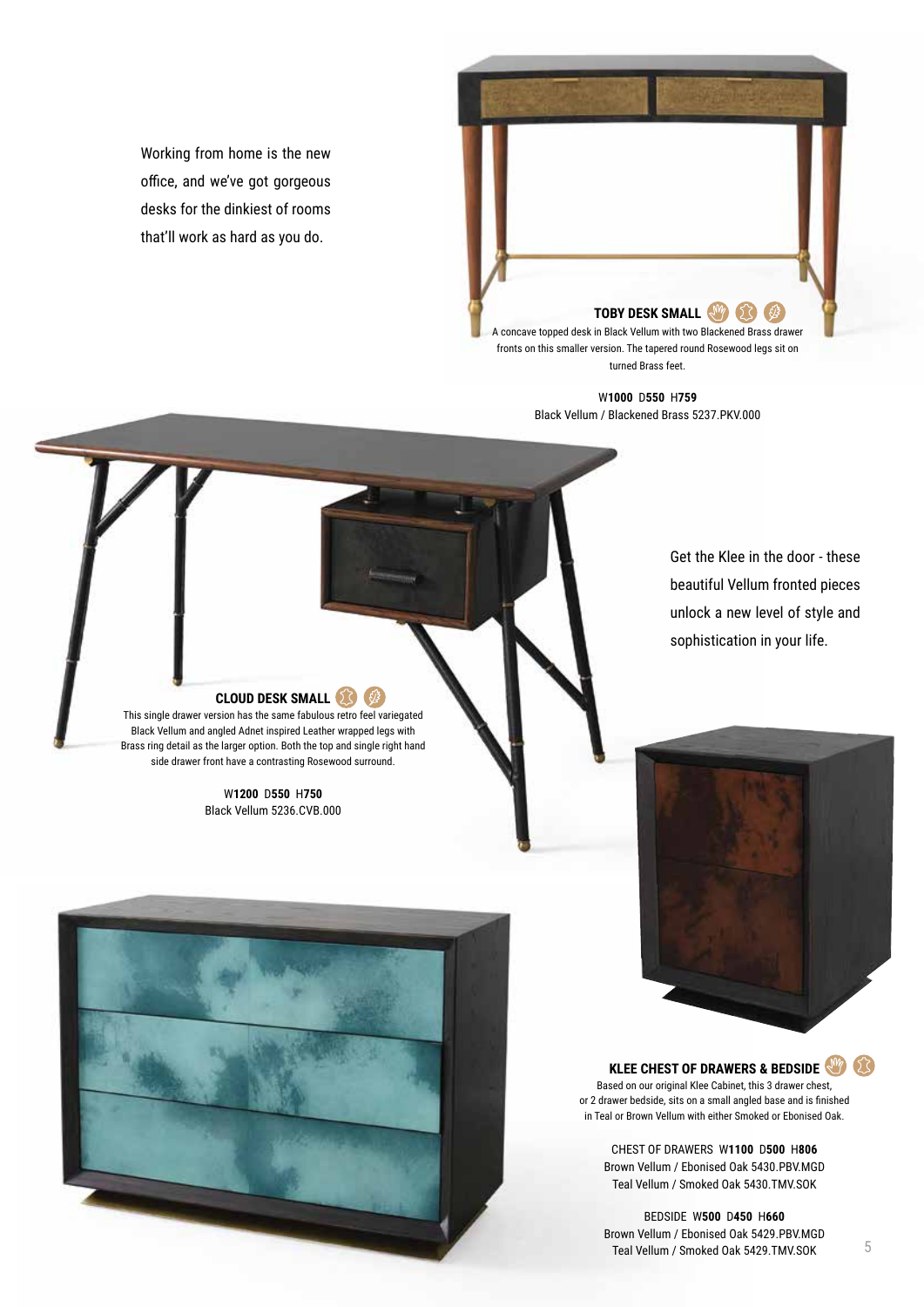

### **LUCCA MIRROR**

Individual thick rectangles and squares of traditionally cast glass make up the tiled frame of the stunning Lucca Mirrors, available in Large or Small sizes.

> SMALL W**813** D**50** H**1118** Aged Mirror 5224.AGE.000

> LARGE W**1000** D**55** H**2000** Aged Mirror 5223.AGE.000



### **ROMA MIRROR** This pretty Venetian influenced Aged Mirror is framed within 3 tiered layers of engraved mirrored glass, with sculpted tapered corner detail. Large or Small sizes available.

SMALL W**813** D**50** H**1118** Aged Mirror 5224.AGE.000

LARGE W**1000** D**58** H**2000** Aged Mirror 5222.AGE.000



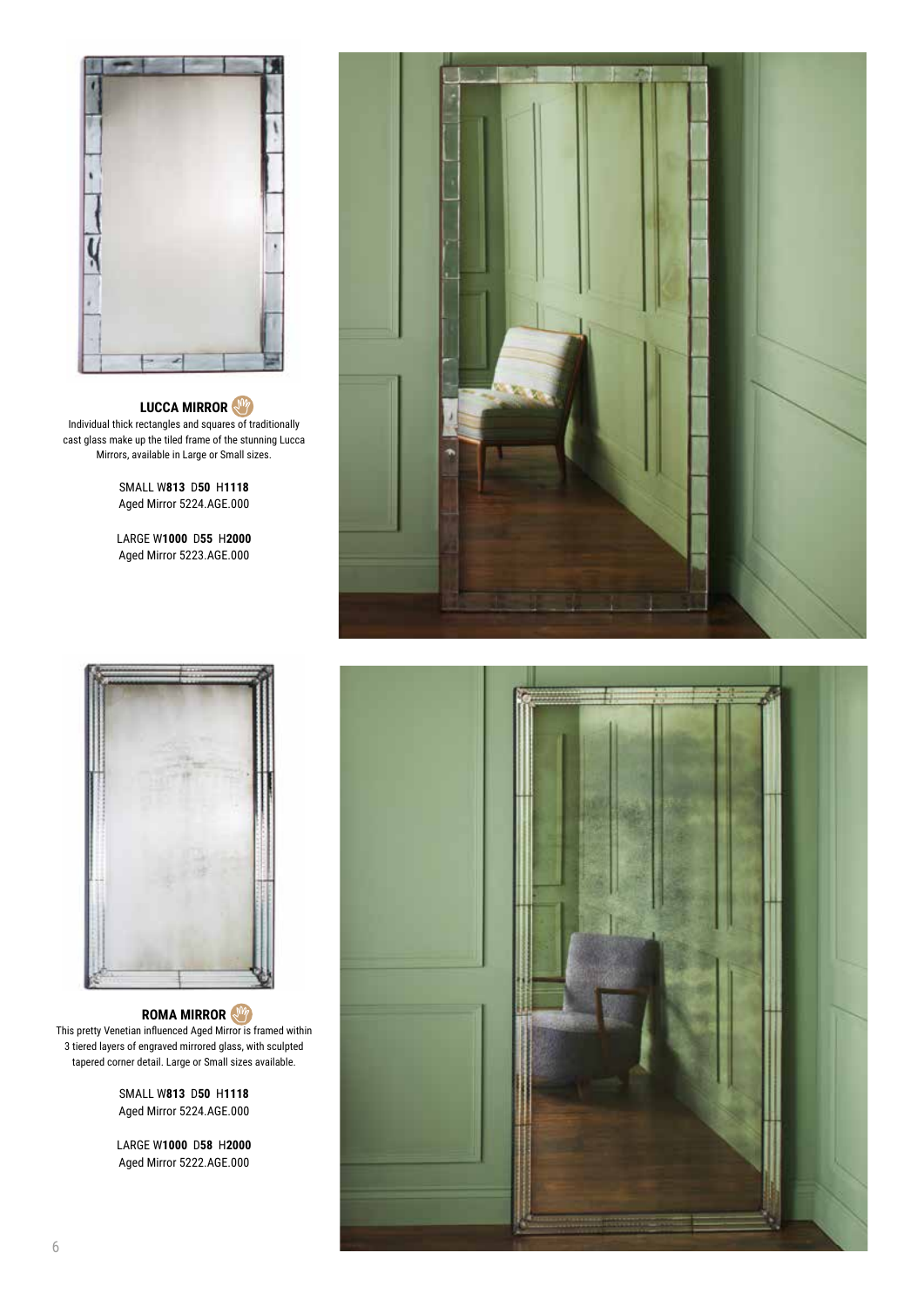



**LEON MIRROR** The Leon has a 1940's Italian influence, its lightly distressed mirror centre being framed with curvy Eglomise panels.

> W**807** D**27** H**1200** Eglomise / Plain Mirror 5453.EGL.PLM



**HEPBURN BEDSIDE** An attractive scroll sided Rosewood frame supports a glass shelf over this single drawer Vellum bedside, with Brass feet and Eglomise top.

**GETTY BEDSIDE** Elegant deco-inspired bedside wrapped in Natural Vellum with a contrasting Verre Eglomise insert to the top and Aged Brass tapered legs.

W**600** D**500** H**591** Natural Vellum / Cortes Gold 5455.VEL.CGL

W**700** D**550** H**655** Natural Vellum / Inidian Rosewood 5434.VEL.000 7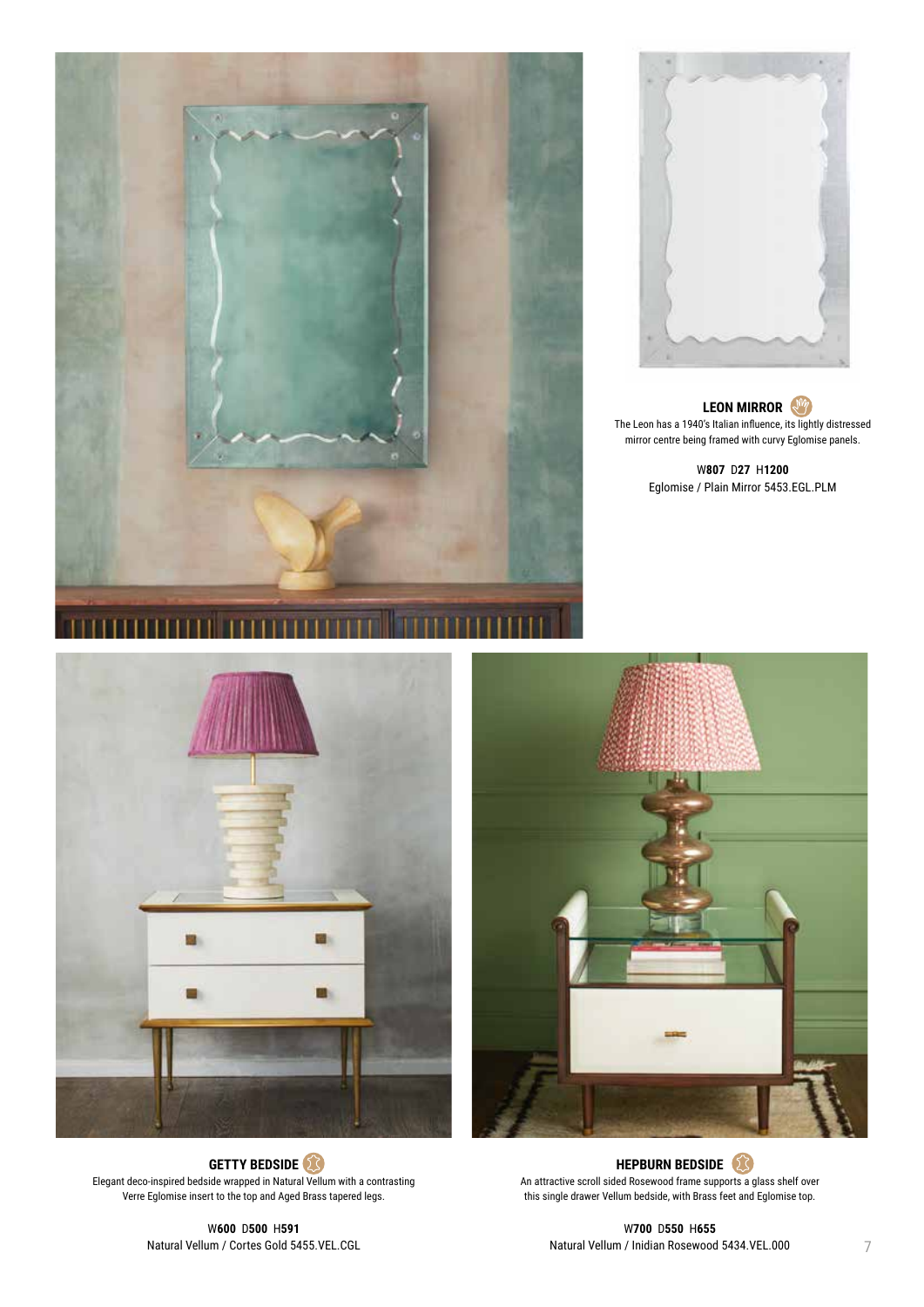

Upholstery for a down day, the Cow armchair wraps around as you take your seat, whilst the Chagal footstool encourages a longer stretch or maybe a nap!



A simple upholstered foot stool in Aged Walnut to complement our Chagal chair.

> W**600** D**400** H**390** Aged Walnut 5428.WDW.000

**COW ARMCHAIR** Based on our Cow dining chair, this low and deeply comfortable armchair has an oak frame and generously curved back.

> W**735** D**760** H**750** Aged Walnut 5438.WDW.000



A simple Cortes Gold frame holds the straight rectangular slab top of Red Travertine, allowing the beautiful individual figuring of the natural red and white veining to be the star attraction.

> W**1200** D**551** H**400** Red Travertine / Cortes Gold 5452.MTVR.FMT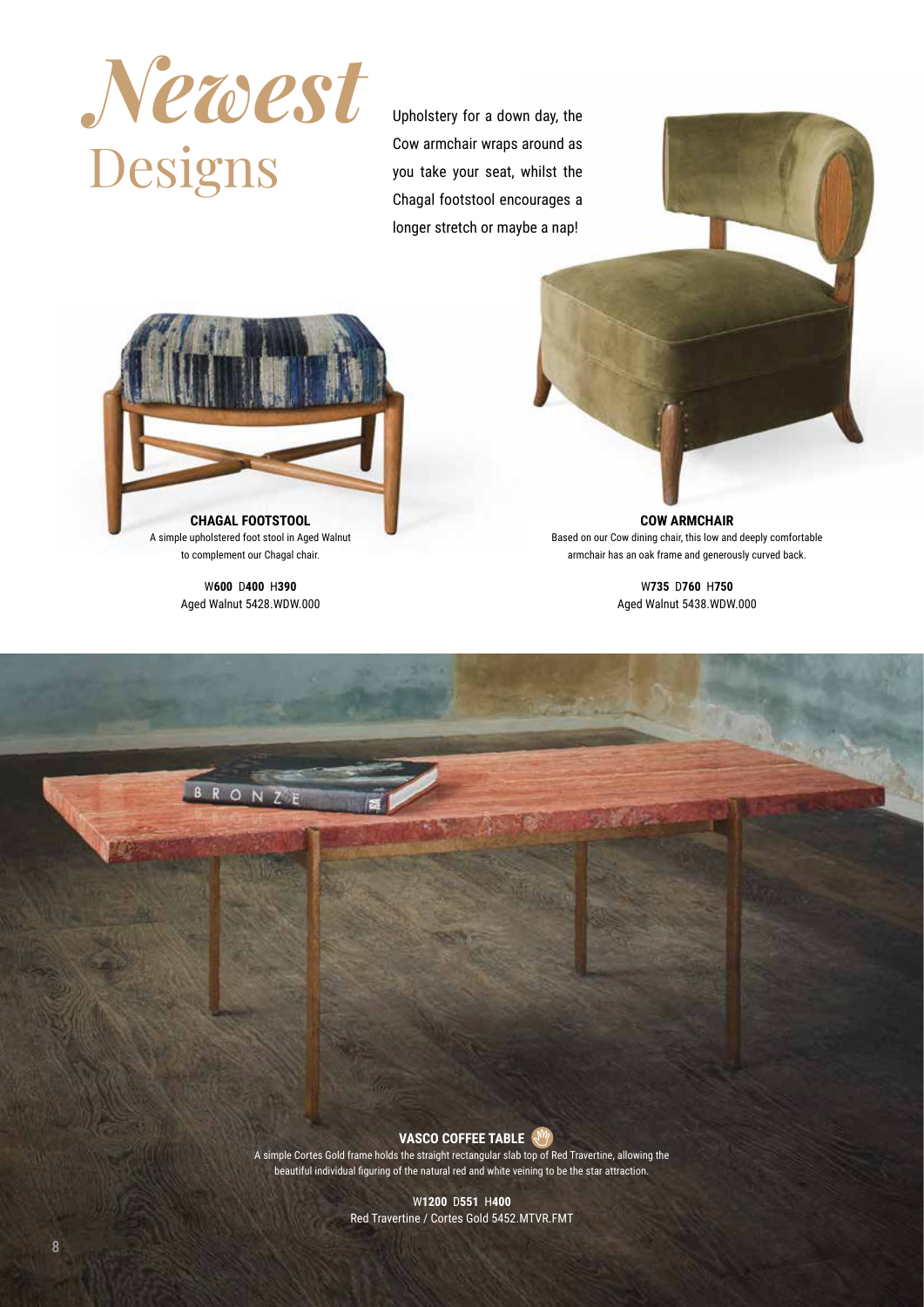

A classic Oak 2-tier bar cart trolley with solid Brass casters and decorative Brass disk corner details will bring a welcome (gin &) tonic to any home. Both levels have delicate brass galleries.

> W**980** D**500** H**750** Rustic Oak 5436.ROK.000





Extending the Bobbin range, this 4-tier Quarter Sawn Bleached Oak Wall Shelf is Regency inspired.

W**600** D**230** H**615** Bleached Oak Washed 5456.BOW.000

> **JACOBS COFFEE TABLE**  $\mathcal{E}(3)$

This simple form Oak or Dark Bronze top coffee table stands proudly on its Red, Blue or White legs .

SQUARE W**1100** D**1100** H**352** Light Aged Oak / Red Gesso 5445.LAO.EGS07 Light Aged Oak / Blue Gesso 5445.LAO.EGS06 Light Aged Oak / White Gesso 5445.LAO.EGS02 Dark Bronze / Blue Gesso 5445.XXD.EGS06 Dark Bronze / White Gesso 5445.XXD.EGS02

RECTANGULAR W**1400** D**800** H**352** Light Aged Oak / Red Gesso 5444.LAO.EGS07 Dark Bronze / Red Gesso 5444.XXD.EGS07 Dark Bronze / Blue Gesso 5444.XXD.EGS06 Dark Bronze / White Gesso 5444.XXD.EGS02

Oat latte or espresso martini? Who cares, you've just made a great choice selecting the gentle natural wood finish of our desirable coffee tables.

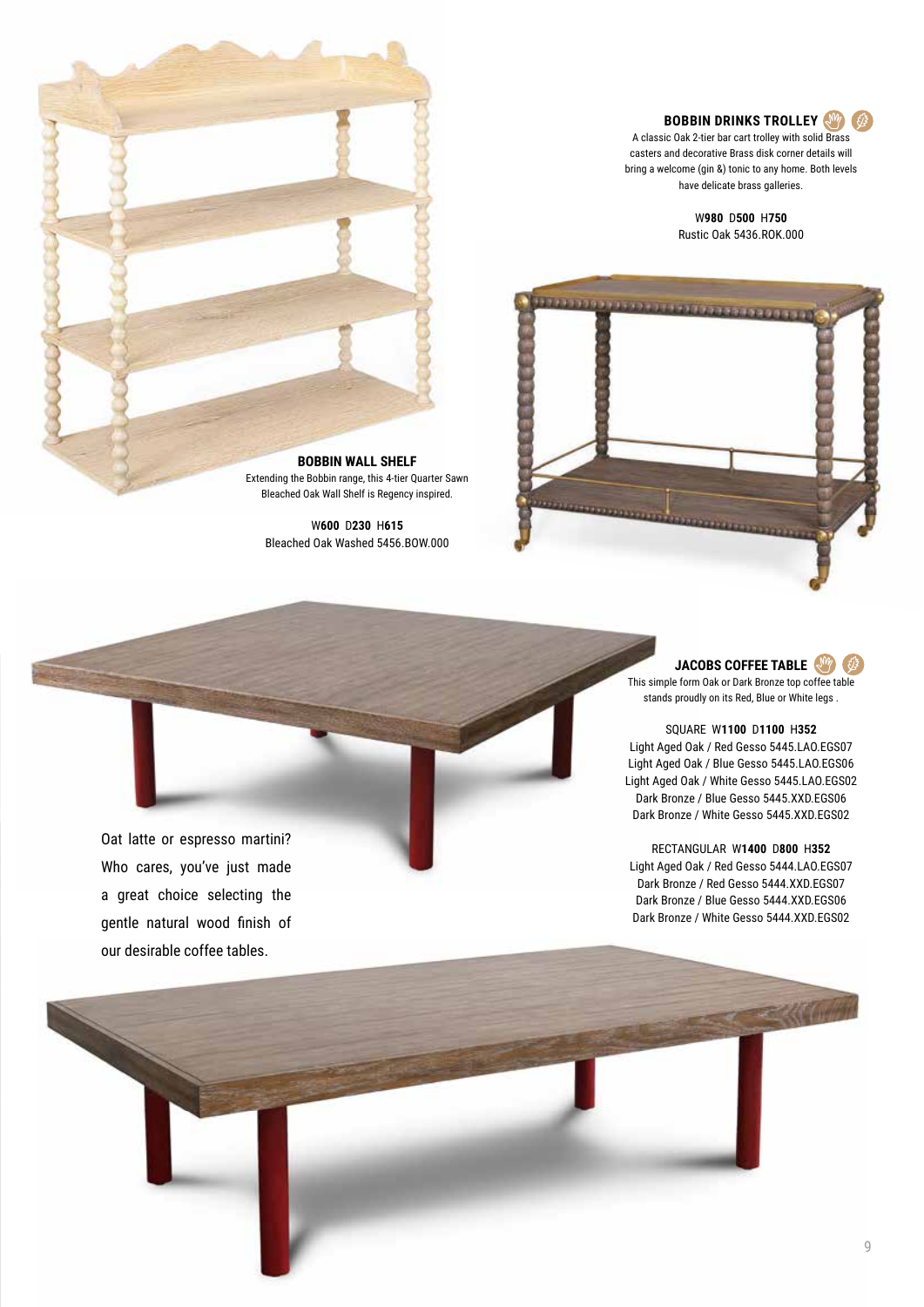**MOOSE RECTANGULAR DINING TABLE**

G

l

U

This elegant rectangular dining table in the style of Peder Moos will make a big statement in our richly coloured African Walnut .

> W**3000**  D**890** H**772** African Walnut 4946.AFW.000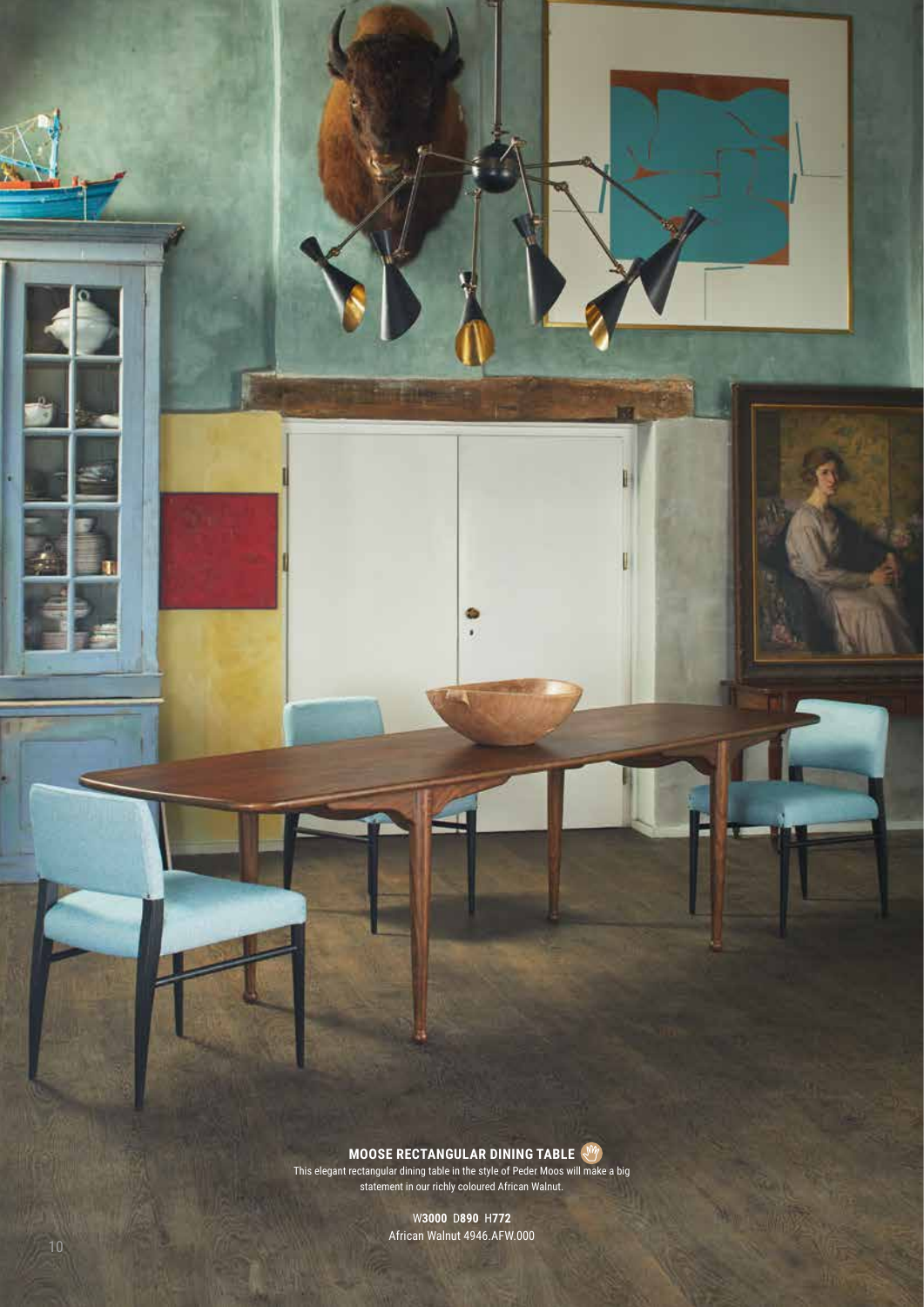



**TIFFANY OVAL DINING TABLE** An additional finish for the Tiffany Oval Table is this richly coloured African Walnut, which beautifully offsets the two bands of Brass roundels on the base.

> W**2550** D**1440** H**750** African Walnut 5135.AFW.AFW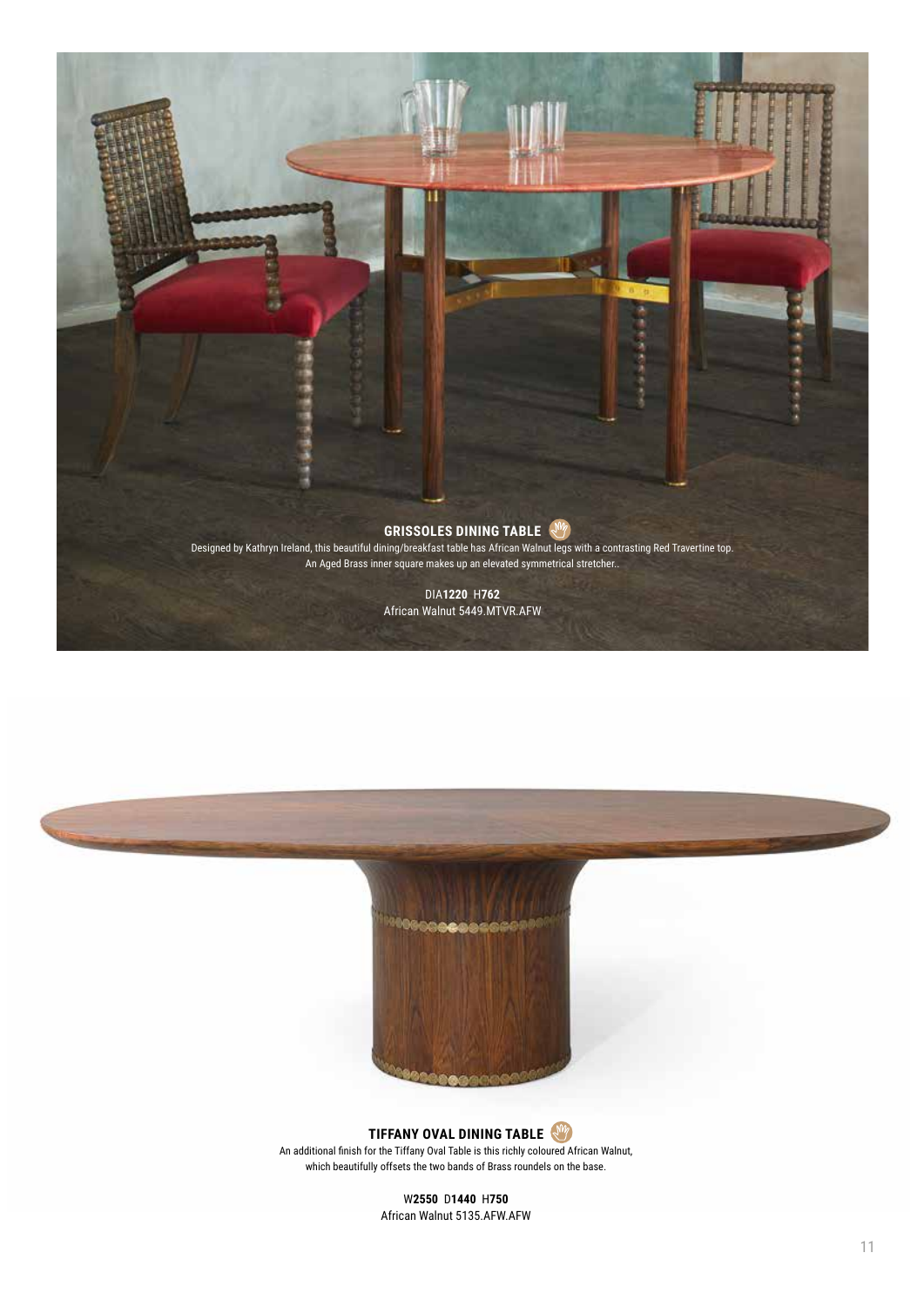



**CHICKEN BAR STOOL** An interesting take on the classic 1940's design, with a padded upholstered back rail and brass front rail.

> W**500** D**550** H**919** Seat H**652** Dark Smoked Oak 5459.SOK.000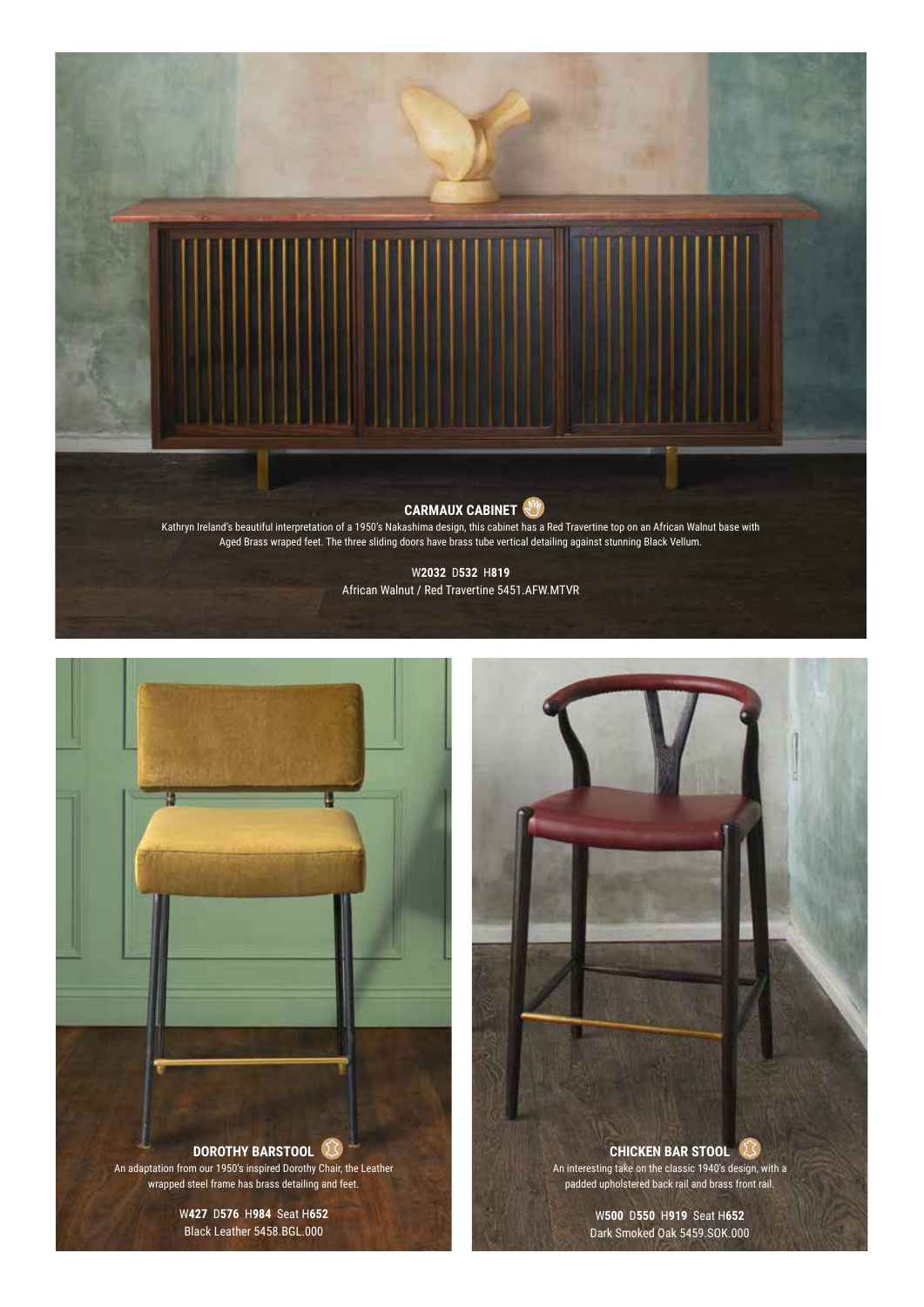



### **GIBBINGS ARMCHAIR**

A 1950's armchair in Distressed Walnut, the original designed by T H Robsjohn-Gibbings. W**716** D**800** H**760** Aged Walnut 5441.WDW.000

# **GIBBINGS SLIPPER CHAIR** A 1950's slipper chair in Distressed Walnut, the original

designed by T H Robsjohn-Gibbings. W**800** D**760** H**688** Aged Walnut 5442.WDW.000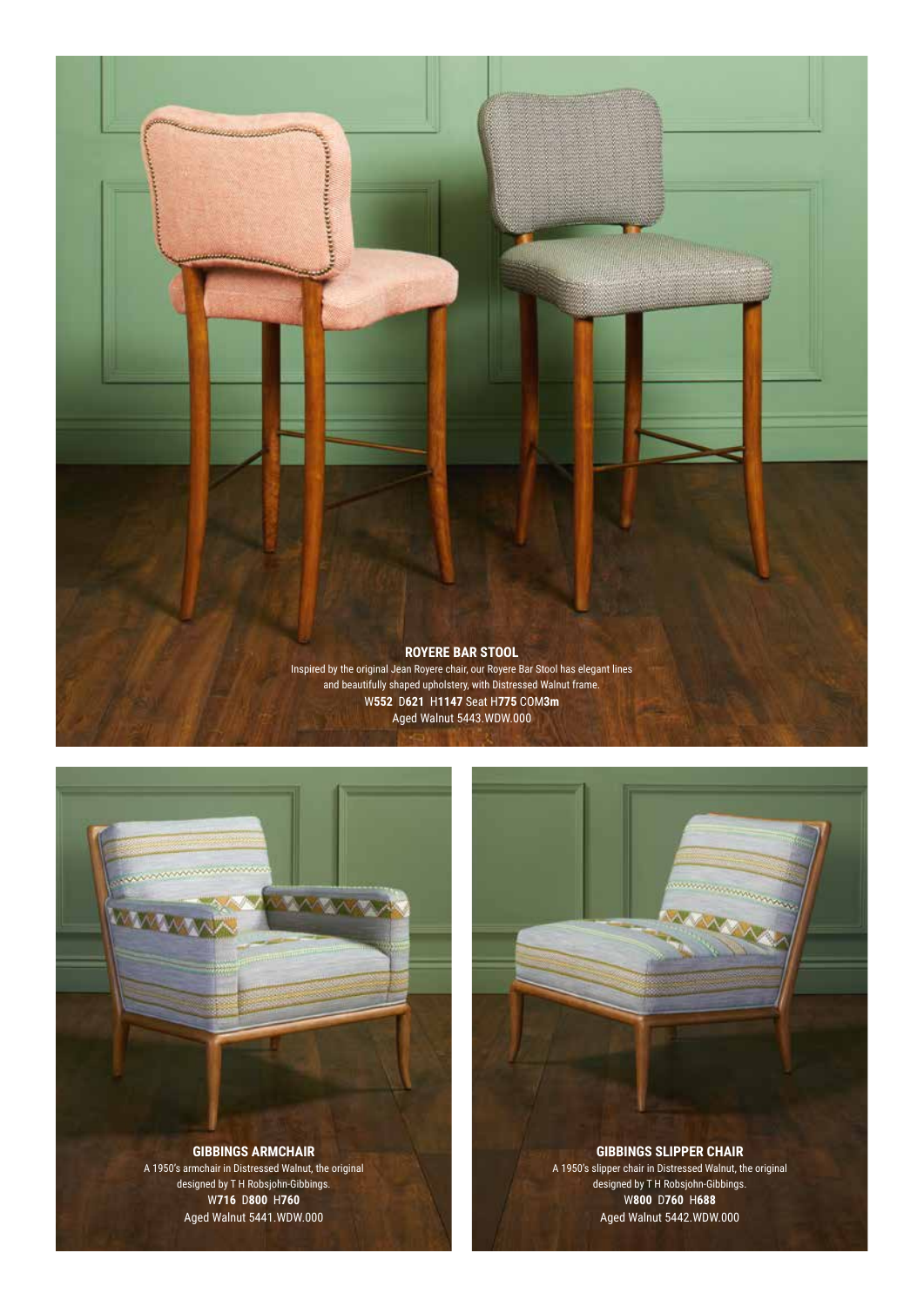

Dark Smoked Oak / Aged Brass 5437.BGL.000

**TILLIE SIDE TABLE** This round 3 legged side table has tapering Leather Clad legs with Brass feet. The Glass top has a thick Eglomise border.

> DIA**650** H**650** Black Leather 5435.BGL.000

**DAVID FROST SIDE TABLE**  $\bigotimes$ This circular side table has a uniquely figured polished Red Travertine top on three stitched Black Leather legs with tapered Aged Brass feet.

DIA**600** H**651** Black Leather / Red Travertine 5450.MTR.BGL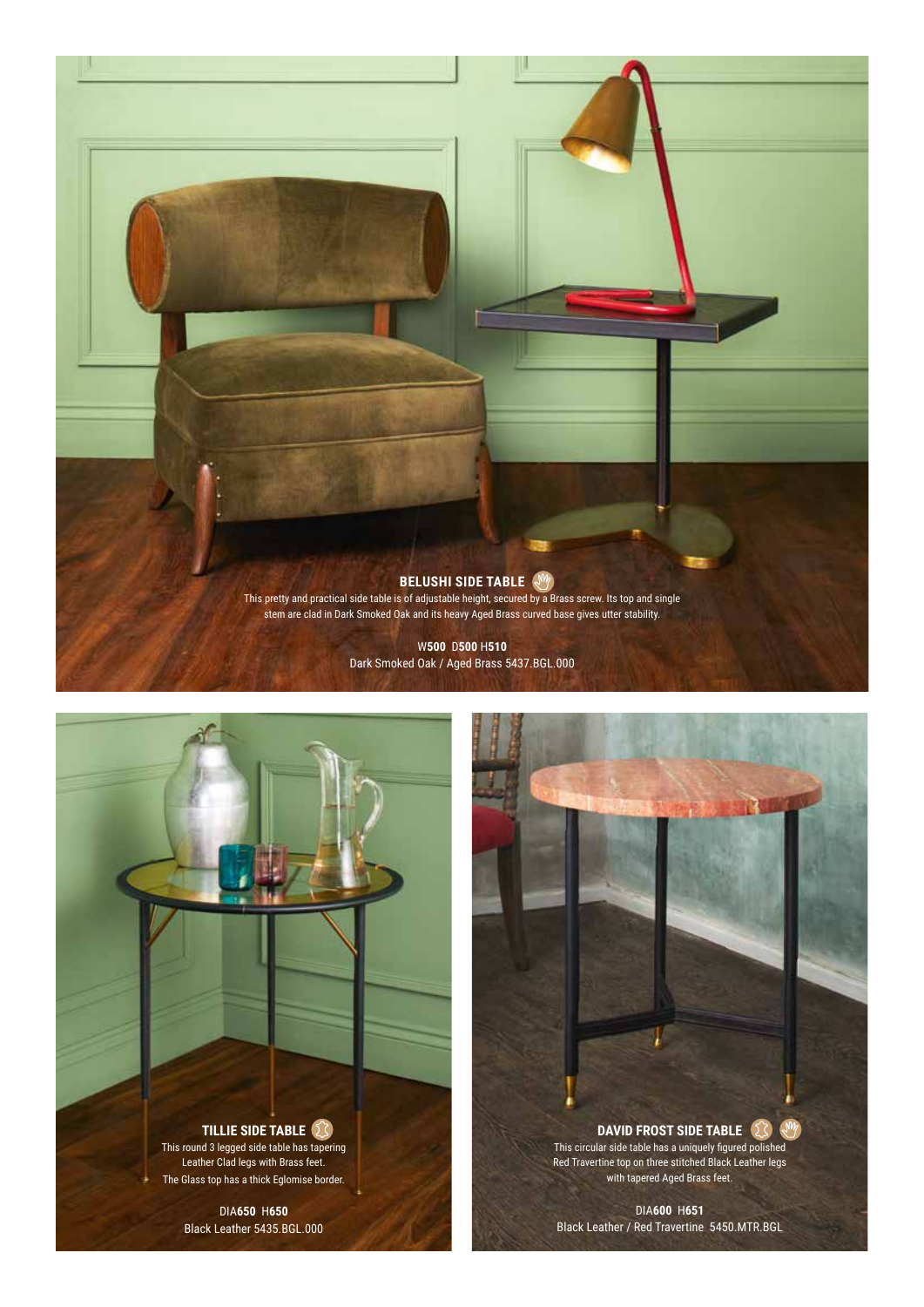

| $1 \times 60w$        |
|-----------------------|
| Gold Silk             |
| <b>Torpedo Switch</b> |
|                       |

### **ROXY FLOOR LAMP**

Giacometti inspired, the Roxy floor lamp is finished in hand applied Faux Gesso and stands on a round cornered square base. Shade not included.

> W**350** D**350** H**1525** Faux Red Gesso 5433.PGS07.000

> > **WIRED TO ORDER**

**ECO TABLE LAMPS** Adapted from a Giacometti lamp from the 1930's in Faux Antique or Red Gesso. Shade not included. Wired to order.

SMALL DIA**224** H**408** (to top of rod) Faux Antique Gesso 5454.EGS01.000

LARGE DIA**336** H**562** (to top of rod) Faux Red Gesso 5460.EGS07.000